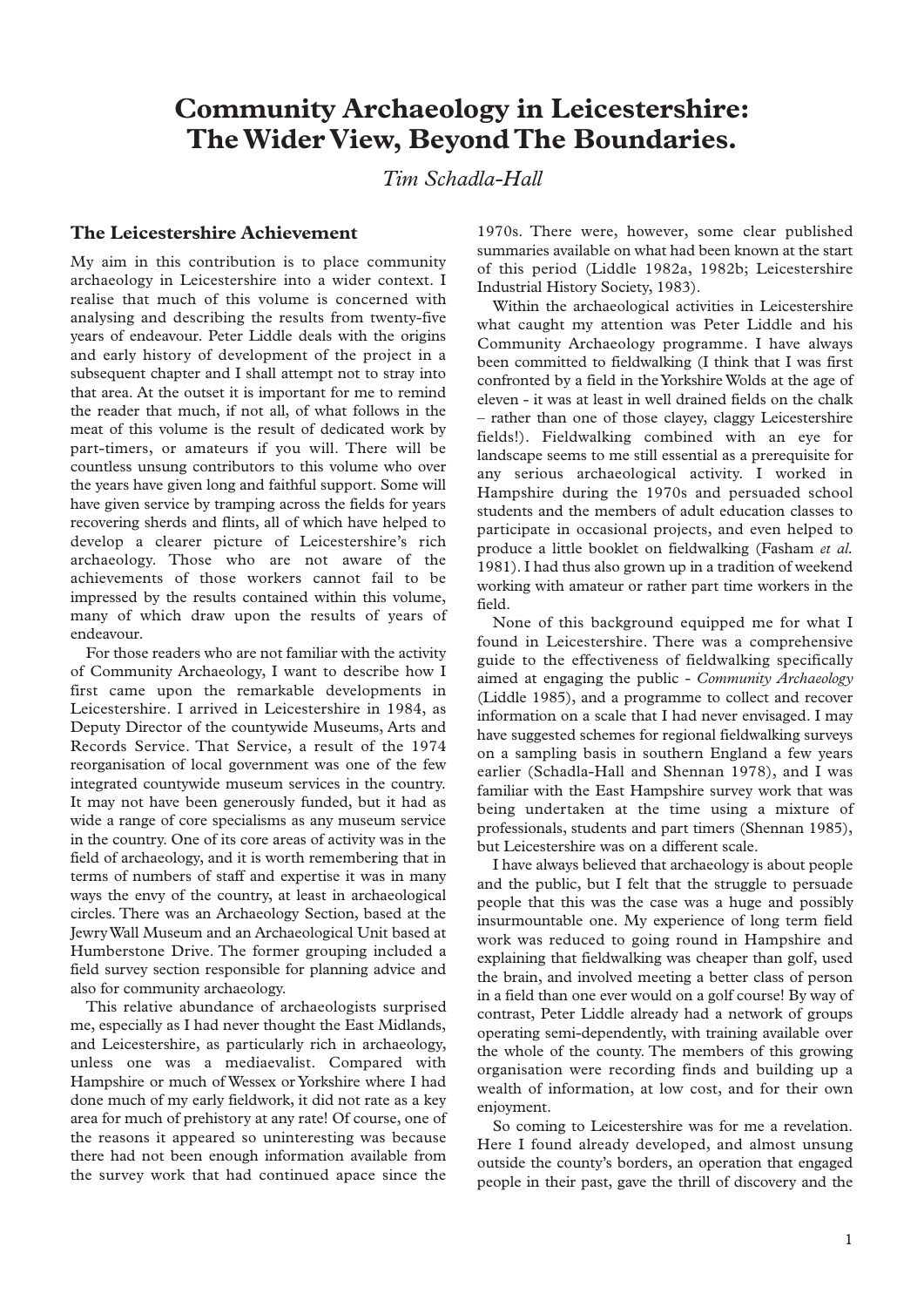chance to analyse and understand the fragments of the past that are all around us. I suppose that back in the 1970s we were all privileged to be in archaeology, the idea of a wider public enthusing about *Time Team*, as it does today, seemed remote. Even more remote was the idea of hundreds of people walking across landscapes, and collecting information in their spare time … but here it was in Leicestershire actually happening under the guise of community archaeology.

Fieldwalking remains a labour intensive activity that can only take place at certain times of the year, and is arguably one that is still neglected by professional archaeologists except as a short-term activity. There still remain far too few facilities or chances for part-time archaeologists to engage in this pursuit for knowledge. One recent work (Parker-Pearson and Schadla-Hall 1994) contained the results from twelve fieldwalking projects in Eastern England, but only two were based on the work of local and interested part timers, and one of these was from Leicestershire (Liddle 1994). The rest were contributions from full time archaeologists or archaeology students.

I want to draw attention to one other success story at this point that stems directly from the original success of the Community Archaeology scheme, not only because it is a success but also because it highlights a principle that I want to touch on later, of involvement in archaeology. In 1996, the then Leicestershire Museums Arts and Records Service launched the Leicestershire Archaeological Network. This was based on the success of the community archaeology scheme as well as on the fact that there are a large number of parishes in Leicestershire and what is now, again, Rutland. The results of the twenty years of development of the Community archaeology scheme meant that many parishes – particularly those round the Medbourne area were already familiar with archaeology. At the same time, the increasing importance of examining planning applications as a result of PPG 16 (Policy Planning Guideline 16, see Cookson 2000 for details), as well as the increasing numbers of applications meant that it was not always possible for the service staff to know about what was going on. It seemed a logical extension of what had already been accomplished to persuade individual parish councils to appoint archaeological wardens in each parish.

The scheme, which also provides training, has been a great success and now about 60% of the parishes in Rutland and Leicestershire have parish wardens (Liddle *pers. comm.*). These wardens act as the eyes and ears of the archaeologists, not only in terms of the discovery of new information, but also by looking at and where necessary taking action in relation to development.They are also able to provide information to the inhabitants of the parish about the archaeology on their doorsteps. All the wardens are issued with their own sites and monuments information that is copied from the existing SMR information. This development seems to me to be sensible - it promotes a public understanding of the past

and at the same time allows people who are local to take a stake in their own immediate landscape. However, I well remember being questioned by an archaeological colleague (and non-Leicestershire resident) who first of all thought that the real SMR was being given to the wardens, rather than copies, and secondly questioned whether non-professional archaeologists should be given access to so much information! Needless to say I was amazed by this attitude and told him so. Personally I see no reason why information about archaeology should not always be made widely available, and I believe that as archaeology is a public activity and that local people are the best defenders of their own past as represented by the archaeology of their local landscapes.This is a theme that I shall return to later.

#### **The Idea of Community Archaeology**

I now want to turn to the concept of community archaeology and make a few observations about definition, as well as reasons for and purpose of the activity, before looking at its development in a wider sphere. Where does the term come from? I have frequently claimed that Liddle was the first person to use it, but I should be grateful to anyone if they know of an earlier reference to the term, or indeed when it was first used in print.We all know that words are widely open to abuse through interpretation. In fact, the term 'community', currently used to cover a variety of sins, is extremely fashionable in political quarters and is arguably one of the most overused and consequently devalued terms in existence. Nevertheless, it has a real ring to it - it attempts to make a link with the past from which we as individuals have become increasingly disconnected. The current government has been concerned to recreate ideas of community. So far English Heritage (2000) has only managed to talk about urban areas and communities (no doubt it will sooner or later realise that there is another world out there called the countryside). I still believe that what was and is happening in Leicestershire is so far in advance of the rest of the country that people are only just beginning to realise the full potential of the activity.

Let me briefly try to place this development in a countrywide context and throw in a few points. Community archaeology emerges in the 1970s, but what was happening in the rest of archaeology? The 1970s were heady days for archaeology. *Rescue* was changing the urgency with which central government was approaching archaeology, the units were being established and there was a burgeoning of university departments undertaking archaeology as a degree level course. Much of the expansion in activity took place because of the belated recognition that, as the country's economy had begun to expand from the late 1950s onwards, huge areas of archaeological interest had been destroyed in our towns and cities without any record being made. Much of the expansion took place at local authority level, but was underwritten by the efforts of the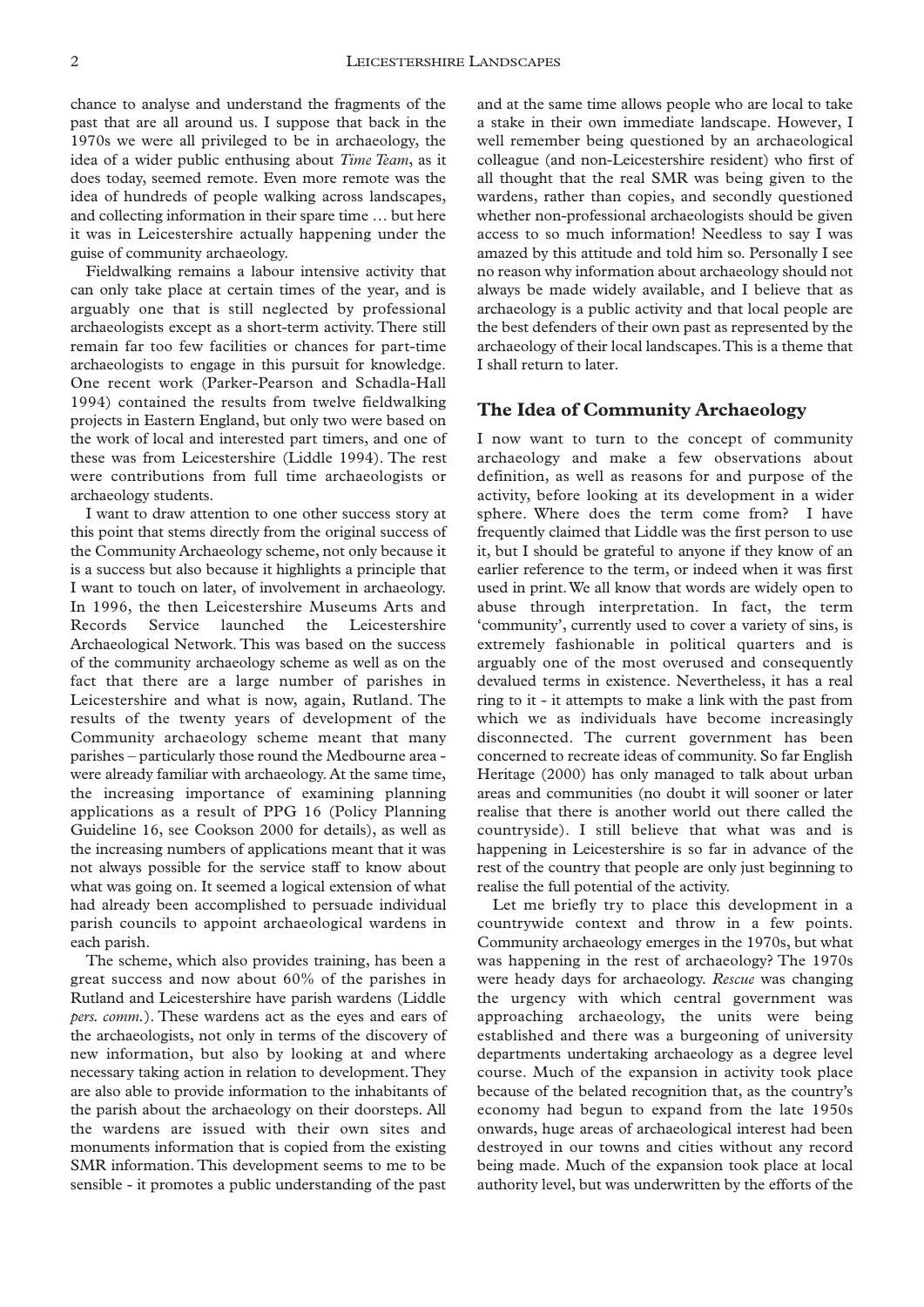DOE (Department of the Environment) through the DAMHB (Directorate of Ancient Monuments and Historic Buildings), now known as English Heritage (more correctly,The Historic Buildings and Monuments Commission). There was a move towards increasing professionalism. During the immediate post-war period, there was no great interest in the nation's past as it struggled to shake off the damage of the war, but this was changing in the 1960s and 1970s.

The days of the amateur involvement were reaching their end. I have no intention of offering a history of local archaeological societies 1850-1960 and there are plenty of sources for doing that anyway (e.g. Ebbatson 1994; Manley 1999), but both nationally and at a local level, with a few honourable exceptions, the power and activity of local societies was waning. Many of the county archaeological societies had ceased to be active in the field, the relatively wealthy who had treated archaeology as a part time antiquarian pursuit did so no longer – although how far this characterisation of a small group of wealthy middle class people really represents the constituency is open to debate, (Aitchison 2001). It is possible to discern a change in the social composition of at least some archaeological societies between 1850 and 1960 (Ebbatson 1999), but it also interesting to note that in most, but not all cases the total membership of archaeological societies at both a national and county level went in to a clear decline in post war Britain.

Thus the 1970s saw a clear increase in archaeological activity at a time when the public interest was not particularly high, and at a time when the state was expanding its activities.

What the 1970s did not see was a move towards greater public involvement in a majority of cases. Whereas the museum geography of pre-war and wartime Britain is littered with isolated examples of archaeology being developed, nurtured and maintained by a local museum curator with an interest in archaeology and a desire to reach and educate the public, this tradition (to a large extent) died after the war. This decline may have been to do with the decline in quality of the museum profession or indeed the originality of museum workers or indeed the increasing professionalisation of museum workers. At the same time there has been a general move to eschew part-timers as diggers on archaeological sites, partly as a result of the increasing professionalisation of archaeology. The development of PPG 16 together with the growth of the contracting culture has made archaeology part of a process of planning and development rather than an academic and enquiring activity.

It may seem strange in retrospect that archaeology became increasingly a part of the state apparatus during this period, especially as it was in 1974, and in another country, that *Public Archaeology* was published (McGimsey 1974). Although it was American, this book had a profound effect on me because in it McGimsey set out the need to care for and protect the archaeology of the USA from destruction (Schadla-Hall 1975). He saw

two clear planks for saving what he saw to be a disastrous situation - new laws and the involvement of the public to achieve this end. Nevertheless, in the UK in the 1970s it was not the public that was mobilised but the professional archaeologist.

One of the few, if not the only place in the UK where archaeologists continued to develop archaeology as a participatory public activity is Leicestershire, where Peter Liddle started his community archaeology. Now I do not believe for one moment that he took all that I (with the advantage of hindsight) have said here into consideration. But I believe that this is the only scheme dating from the expansion of archaeological activity in the 1970s that attempted to take a public view. I am confident that there is no scheme in the country that has involved so many people for so long in the practice and process of archaeology.

The fact is that archaeology – all archaeology - is about the accumulation of information and its analysis, which in turn will hopefully illuminate the past. That process has become increasingly expensive and time consuming. It has also fallen increasingly into the hands of professional archaeologists with, post-PPG 16, an agenda that does not always take the public and the public interest, into account (Aitchison 2001, 5; Schadla-Hall 2001, 33).

At this stage I want to deal with whether or not archaeology is something that anyone can be involved in. I shall return to this theme later. I want to remind readers first that archaeology is about the discovery of the past of *all of us*, and secondly that it is an inexact science, open to interpretation, manipulation, and different value systems. Anyone who watched the *Time Team* programme on Seahenge (2000), or who followed the controversy (see for example Champion 2000) will be well aware of the tensions that can exist between the different interests/stakeholders in local archaeology. Even in the archaeological world where we, the professional archaeologists, discuss what the public need and deserve, we do not always discuss the need for active participation; indeed Skeates (2000, 109-18) manages to discuss 'Experiencing the Archaeological Heritage' without once mentioning the need to actively participate, or the existence of community archaeology!

### **The Growth of Interest in Archaeology**

No one today can be unaware of the popularity of such television programmes as *Time Team*, and *Meet the Ancestors* or indeed *Discovery* and *National Geographic* channels, which show a large number of archaeology related programmes. With viewing figures of over 4 millions and a series of publications on making the programmes, as well as the participants (for example, Taylor 1998; Aston 2000), this success and interest in archaeology took everyone by surprise initially. The number of programmes on archaeology-related topics has rarely dropped below three a week in recent years (*per comm.* Rebecca Wilcox). Indeed, like gardening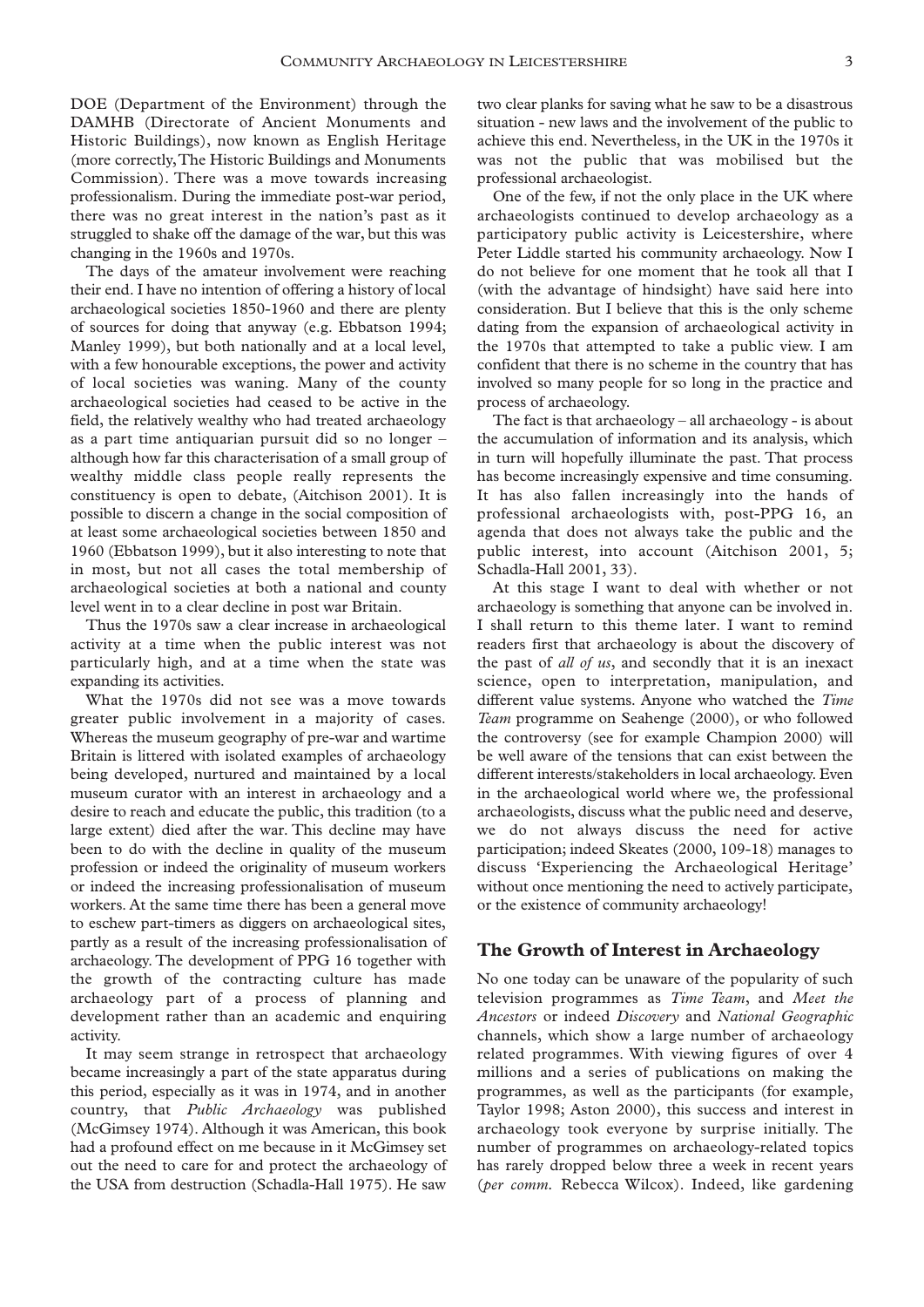programmes it appears that archaeology has become one of the things to watch and discuss. Sadly I do not know of any longitudinal research on the effects of this upsurge of interest, although I do know that the *Time Team* club already has a bigger individual membership than the CBA, which aims to represent the interests of British archaeology. I am not sure how one would measure the effectiveness of *Time Team* and similar programmes in terms of their impact on British archaeology, but it is difficult not to conclude that there must be an increasing interest in archaeology and the process of archaeology.

Personally I do not believe that this upsurge of interest is solely because of the presence of Tony Robinson. I do not intend to look at this phenomenon in detail, but I would venture to suggest that the appeal of these programmes to viewers rests on the appeal of archaeology itself - it is *about us*, and the fact that it involves discovery and also a fair degree of logical analysis. In the context of being about us, it is interesting to note that the only blip in the steadily rising viewer figures was when the programme went abroad (Swain per. comm.). I would suggest that many of the viewers of *Time Team* are primarily interested in their own past, but in the absence of clear evidence, I accept that I may be wrong. Similarly, I suggest that an interest in our own past is what, to some degree, and without detracting from the personnel involved, makes community archaeology so successful. I also believe that by helping and training people to look at landscapes - to look at their feet if you will - we make everyone more at home with their surroundings, creating a sense of place.

# **Community Archaeology in the Rest of the Country**

If community archaeology has been such a good idea and I believe this volume will demonstrate that it is - then you would be right to ask why there is not a countrywide movement. There are other examples of community schemes for archaeology, but as I have noted elsewhere (Schadla-Hall 1999) community archaeology relies on contact and therefore on local commitment to the process and practice of archaeology. That in turn means funding and support from local authorities. The case of Leicestershire shines out in a UK context. One of the distressing features of current trends in local government has been the impact that progressive reductions to local government have had on relatively inexpensive activities such as community archaeology. The recently recognised, but long known about, crisis in museum funding that resulted in the recent report from Re:source (2001, 18-21) has also had an impact on archaeological activity in some areas. It is sobering to reflect that, despite the frequent statements made by both central government and English Heritage about the value of developing public understanding of, and concern for, the historic environment, the recent survey commissioned by English Heritage (English Heritage 2002) made no comment on community archaeology and concentrated

exclusively on archaeology and funding within the planning process. There were no direct references to using the public to aid in the process of either recording or protecting the historic environment.

The funding required to run schemes for public benefit and participation is very small, and the best examples of such activity are all from local museums. However they all too frequently require at least one archaeologist in post to make them work! The example of Harrogate Museum Service where a volunteer group has done an impressive amount of fieldwork with only limited professional assistance is another example of success (Schadla-Hall 1999; Kershaw 1999). Another example where survey and excavation has had a pronounced effect and shows what a local group can achieve, was demonstrated by the development of a scheme in Sandwell, which resulted in the post of the Borough Archaeological officer, threatened with deletion, being retained as a result of community support (Waller 2000). The public pressure came from local people who had been involved in archaeological activity. Andrew Russel (2000) recently described the range of activities that the Community Archaeology Programme in Southampton had achieved despite a low level of funding. In Lincolnshire, the Trust for Lincolnshire Archaeology has three posts described as community archaeologists, who are expected to carry out a wide range of tasks, and critically have a role of developing public participation (Start 1999). What is clear in the case of all these schemes is that they achieve a great deal on very limited resources. These examples are just a few of the many small-scale schemes that do exist and are important, but often lack long term support.

More recently the development of the Portable Antiquities Scheme, that resulted from the requirements of the *Treasure Act 1996*, has seen an extremely successful programme that has generated a far wider interest in the past than could have been originally envisaged. This programme (see, for example Bland 1999; DCMS; 2000, 2001) was originally developed as a pilot scheme to ensure a network of professional archaeologists covering the whole of England and Wales was available to handle finds that were being made by part time archaeologists, metal detectorists, and members of the public. After a lengthy period of negotiation, this scheme was finally expanded and given a fairly secure future as a result of a Heritage Lottery Fund grant in 2002, which will secure the scheme until March 2006. Before then the future funding of the scheme will have to be reexamined, but it currently represents a nation-wide system and involves a wider non professional archaeological community than any other one in the country. It even has its own web-site (www.finds.org.uk). Nearly 2,000 individuals reported finds in 1999-2000, and with the expansion of the scheme to cover the whole of the country this number will increase considerably in future years. Undoubtedly one of the keys to its success is the fact that the liaison officers for the scheme are based at local level and have spent time going out to talk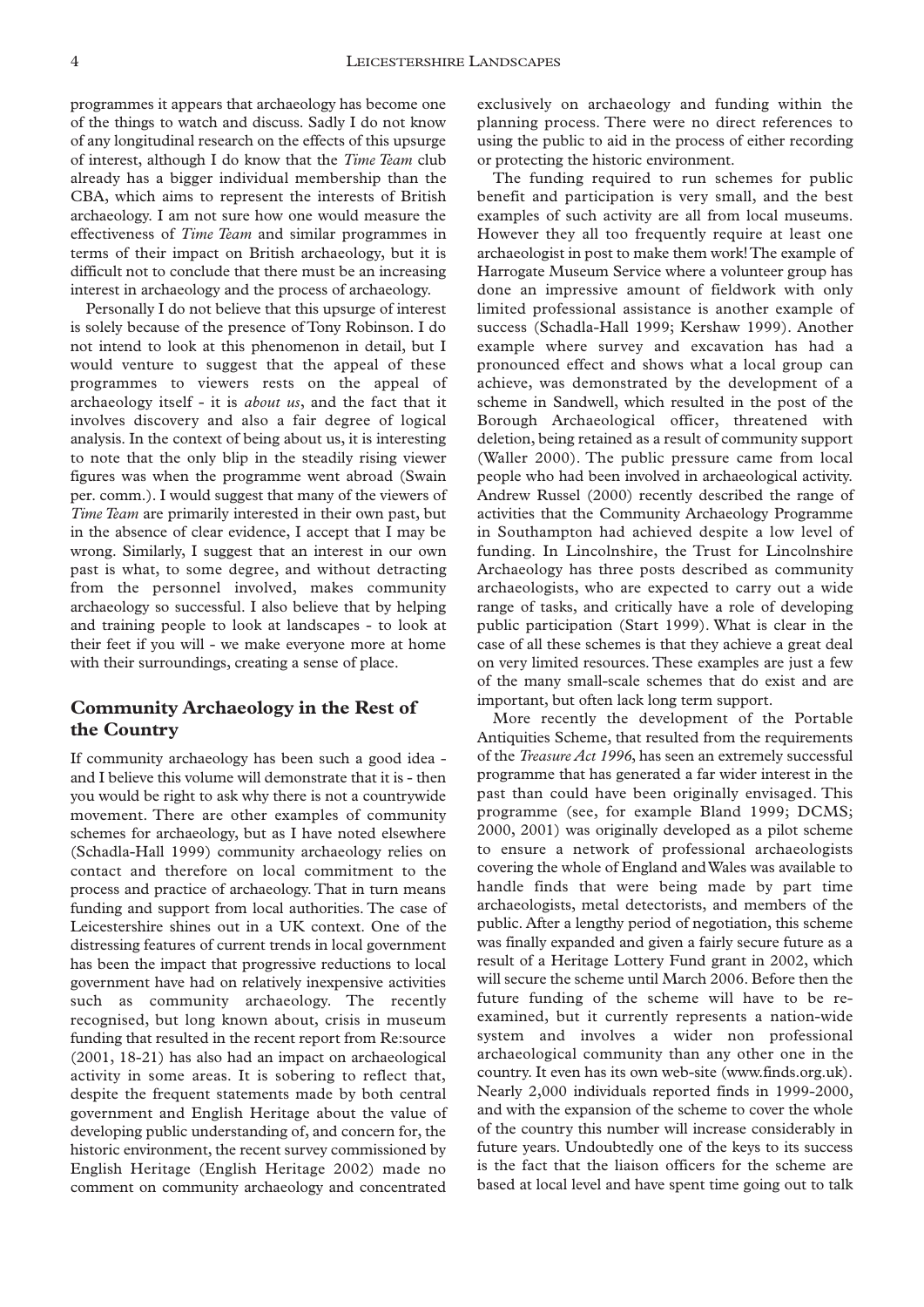to and communicate with people at a local level... 'All the activities of the scheme are focused on raising public awareness of the importance of recording finds for the benefit of our archaeological heritage, helping to develop new audiences in the process' (DCMS 2001, 3).

# **Community Archaeology in the Rest of the World**

Elsewhere in Europe the view that archaeology is an activity that should involve the public is not widely held, indeed the reverse seems to be the case. The demise of community interest in the UK has not been as great as that in other parts of Europe. Indeed the whole idea of discovering about the past has been increasingly taken up by the political and bureaucratic process - one of the results has been to move archaeological activity away from a wider public involvement. Today there is considerable debate about the role of archaeology in society - recently when I suggested that there was a place for amateurs in archaeology a Norwegian colleague pointed out that as he wouldn't want me to do brain surgery on him, he would rather use a trained brain surgeon, and he argued by analogy that the same applied to archaeology - he would only want a qualified archaeologist to carry out archaeological work!

There are those in the UK who would disagree with this point of view; recently Faulkner criticised what he called the BPT (the 'bureaucratic professional tendency') in British archaeology, arguing that:

... 'top official archaeologists ...demand that bureaucratically authorised standards should be upheld, a claim to universal and eternal validity for a particular set of procedures.....The effect of this drive towards increasing state regulation of archaeology is twofold. First it empowers a group of top bureaucratic functionaries at the expense of everyone else interested in archaeology..… Secondly, restriction and prescription threaten the scientific integrity of the subject' (Faulkner 2000, 25)

This may seem irrelevant to the fieldwalkers of Leicestershire, and I do not necessarily share all of Faulkner's views but it does raise the issue of whose archaeology? How should it be done and under what auspices? The vast increase in knowledge and activity that has been created in Leicestershire through the community archaeology programme takes place quietly and effectively, as nowhere else in the country, and the only regulation is that provided by the Fieldwork Group. The concerns that Faulkner and others have raised however relate to the point about archaeology as a professional practice (Aitchison 2000), as opposed to a community operation. Faulkner has taken his concerns further arguing in favour of democratic archaeology (Faulkner 2002). Although Leicestershire continues to develop its scheme the point about who does archaeology is unlikely to go away where there is local interest.

This question was at the heart of the recent furore over

the Valletta Convention (Council of Europe 1992), when the British Government proposed ratification of the Convention. The fear that the Convention would spell the end of amateur archaeology was expressed by the Council for Independent Archaeology, and articulated widely through the pages of *Current Archaeology* by Andrew Selkirk who expressed the fear that, technically at least, there was a possibility that archaeology would be taken entirely from amateur and part time archaeologists, and left as the area exclusively for professional, qualified archaeologists (*Current Archaeology* 2001). This discussion on the potential impact of the Valetta Convention was magnified by questions in the Houses of Parliament and actually deflected from much of the real importance of the Convention; it finally resulted in a statement on the attitude that would be taken by the UK government in England, Wales and possibly Scotland (but possibly not Northern Ireland (Brian Williams *pers. comm.*)) as to what constituted a properly qualified archaeologist (Schadla-Hall 2001; House of Commons Library, 2001). As far as I know there were no similar concerns expressed across Europe.

This issue is about whose archaeology is it? And also who is it for? Aitchison's recent analysis of archaeological practice in the England and Wales (Aitchison 2001) studiously and clearly avoided a consideration of the role of non-professional archaeology, examining archaeological practice in terms of The Institute of Archaeologists (IFA) definition. The recent publication by English Heritage, *Power of Place* (English Heritage 2001), made scant reference to archaeology and, despite the current Government's concern with community involvement made few references to actual public participation, as did the subsequent response by government (DCMS 2001a). Indeed, not even the Portable Antiquities Scheme was referred to in terms of being a community scheme! The role of the community was certainly not envisaged in terms of something like the Leicestershire programme. The development of the All Party Parliamentary Archaeology Group (APPAG), which is at least partly a response to the failure on the part of the current government to promote any sensible and far reaching archaeological legislation (Antiquity 2001), has resulted in the development of a series of enquiries into the current state of archaeology in Britain. It will be interesting to see if this group takes an interest in the development of public archaeology (see www.sal.org.uk/appag)

Further afield, one of the interesting aspects of archaeology in the wider world has been the way in which the subject has become a matter of concern for indigenous peoples. Archaeology has become used, or at least developed, as an area of concern for indigenous people, for example in the USA. The conflict between American Indians and archaeologists has resulted in legislation covering matters of internal repatriation, as well as control of artefacts, and has certainly developed awareness about the value and ownership of the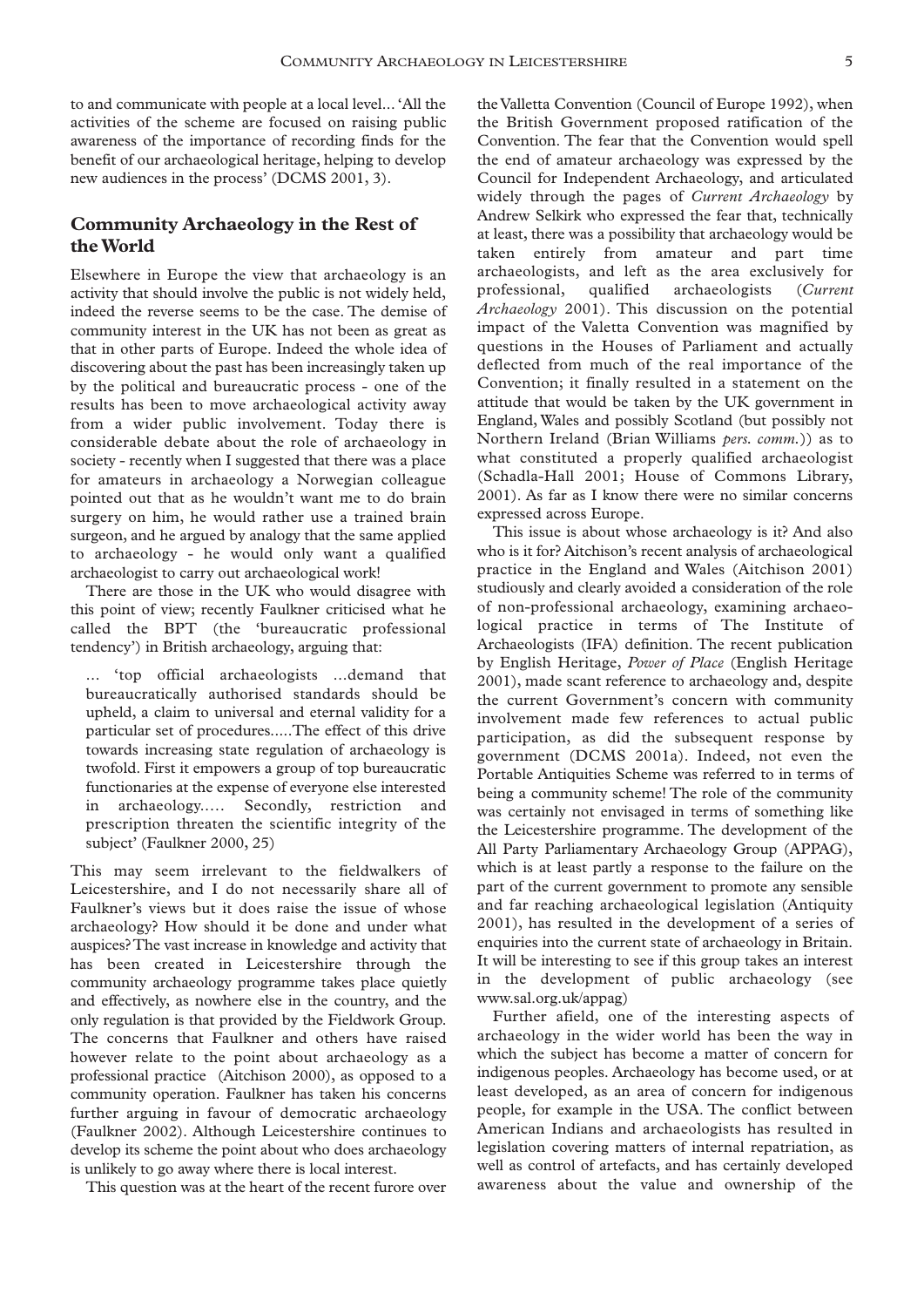archaeological resource (Watkins 2000). I am not going to suggest that there is a parallel between these developments, which also exist in, for example Australia (*pers. comm.* L. Ormond-Parker), and Leicestershire or the UK! But it is worth noting that archaeology and an understanding of its importance does have a clear significance for many people in the world, and that the significance that is attached to archaeology and the past is often reflected by communities who are anxious to establish their identity and existence. Community archaeology in the broadest sense is more than just recovering and recording artefacts.

## **Conclusions**

But back to the achievements of Leicestershire's community archaeology scheme. It is unique in terms of the UK, and I suspect in terms of the world. I assume that the rest of the archaeological community has failed to recognise the achievement of the work in Leicestershire for two main reasons; first because the work has gone on in a sensible and low key way for 25 years without anyone emphasising just how effective it has been, and because those involved in the work are too busy achieving to boast about it; and second because it is neither spectacular nor appealing to many who would find it hard work to sustain a similar activity for so long. Its value is not in the odd spectacular find, although there have been plenty of these, nor is it in pages of instant media coverage. Instead, it lies in the solid achievement of recovering the story of the communities that comprise Leicestershire's long and rich history. Its value is cumulative and enduring, and it is the product of part time archaeologists working for the pleasure of discovering their past, in conjunction with a handful of full time archaeologists who recognise the value of the achievement.

The whole continuing programme was not set up to counter the 'BPT' (see above), nor was it set up to develop community and access - although it does both! It was set up to harness the interest that all people potentially have in their pasts for inter-generational benefit. What makes it important is that it works, and produces high quality results that are available for all, and that it involves a range of people who develop expertise in many fields that would (should) put many professional archaeologists to shame.

I hope that sooner or later the fact that this work has been carried out by so many for so long, and enriched so many lives, will be more widely recognised. Somehow I doubt it; a recent publication on *Communicating Archaeology* (Beavis and Hunt 1999) failed to make any real reference to community archaeology at all, and as I have already noted neither English Heritage (2001) nor the Department for Culture, Media and Sport (DCMS 2001a) managed to make a single reference to the value of community archaeology. The latter omission is the more remarkable when one considers that two key platforms for all government departments relate to

access and community! But there again maybe it isn't surprising, as the current preoccupations of most professional archaeologists do not often actually extend to treating the public as partners and key players in their endeavours.

Community archaeology in Leicestershire works; it is very inexpensive in terms of the costs of its results, and the costs of running it, indeed the voluntary fieldworkers themselves defray many of the incidental costs themselves. It is unsung by those outside the County who do not recognise the solid achievements of 25 years of hard and dedicated work, and because it goes on, those inside the county accept it as the norm. Archaeology is a public activity, without public understanding and involvement it has no right to survive or expect support. Community archaeology has worked in Leicestershire as a 'beacon' scheme for 25 years, and hopefully, before another 25 years has passed by its true value will be recognised. If this is not the case, in one sense it does not matter because its true value is in the results that it has and will produce for the understanding of the past story of the county. The people who have made it work have benefited and so will future generations.

#### **References**

- Aitchison, K., 2001 'The Funding of Professional Archaeological Practice in England', *Cultural Trends*, **39**, 1-32.
- Antiquity 2001 'Editorial', *Antiquity* **75**, 478-80.
- Aston, M., 2000 *Mick's Archaeology*. London:Tempus.
- Beavis, J., and Hunt, A., (eds.) 1999. *Communicating Archaeology*. Oxford: Oxbow Books.
- Bland R., 1999 'The Treasure Act and the Portable Antiquities Scheme: A Progress Report', *Art,Antiquity and Law* **4.3**, 191-203.
- Champion, M., 2000 *Seahenge. A Contemporary Chronicle*. Aylsham: Barnwell's Timescape Publishing.
- Cookson, N., 2000 *Archaeological Heritage Law*. Chichester: Barry Rose Publishing.
- Council of Europe 1992 *European Convention on the Protection of the Archaeological Heritage (revised).* European Series no. **143**.Valletta: Council of Europe.
- Current Archaeology 2001 'Diary', *Current Archaeology* **174**, 241-2, **175**, 281-2.
- DCMS 2000, *Portable Antiquities. Annual Report 1998-99*. London: Department for Culture, Media and Sport.
- DCMS 2001, *Portable Antiquities. Annual Report 1999-2000*. London: Department for Culture, Media and Sport.
- DCMS 2001a, *The Historic Environment: A Force for Our Future*. London: Department for Culture, Media and Sport
- Ebbatson, L., 'Context and discourse: Royal Archaeological Institute Membership 1845-42' *in*Vyner, B. (ed.) *Building on the Past papers celebrating 150 years of the Royal Archaeological Institute*, 22-74. London: Royal Archaeological Institute.
- English Heritage, 2001 *Power of Place The Future of the Historic Environment.* London: English Heritage.
- English Heritage, 2002. *Heritage Under Pressure A rapid study of resources in English local authorities.*London: English Heritage.
- Faulkner, N., 2000 'Archaeology from Below', *Public Archaeology* **1**.1, 21-34.
- Faulkner, N., 2002 'The Sedgeford project, Norfolk; an experiment in popular participation and dialectical method', in David R. Harris (ed.) *Archaeology International 2001/2*, 16-20. London: Institute of Archaeology UCL.
- Fasham, P.J., Schadla-Hall, R.T., Shennan, S. J., and Bates, P.J., 1981 *Fieldwalking for Archaeologists*.Winchester: Hampshire Field Club.